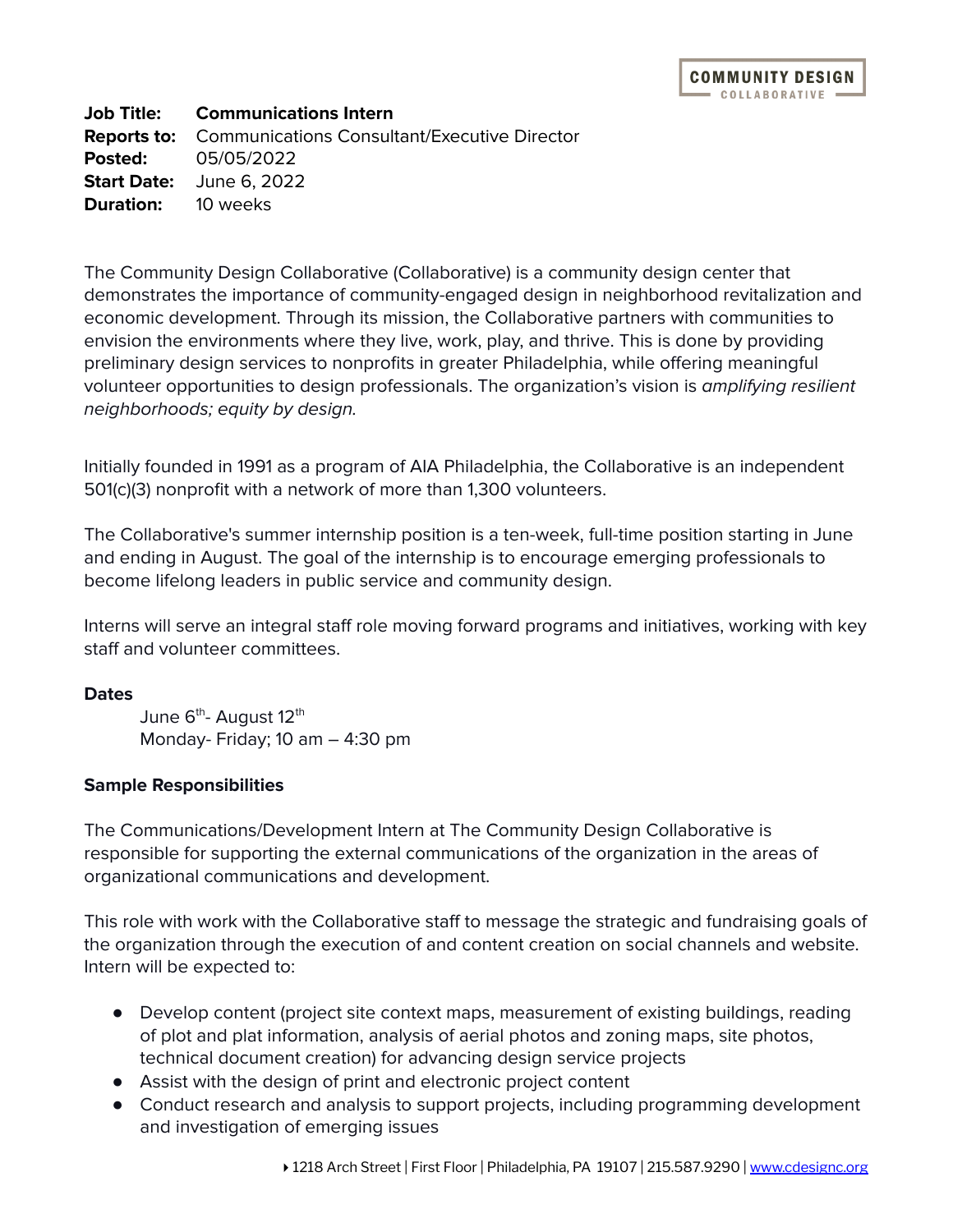- Conduct engagement with volunteers, staff, and design partners of community-based organizations (CBO's)
- Draft and edit email campaigns and outreach to a variety of stakeholders
- Other duties as required

## **Qualifications**

This role is perfect for someone who is passionate about the field and wants to be in the middle of the exciting work of community engaged development. This role provides the professional opportunity to not only make connections but to grow in the area of nonprofit communications. You will be mentored by established professionals to develop a skill set of becoming an efficient and effective communicator in the field of equity work.

The ideal candidate will:

- o Possesses a passion for design and equity work
- o Knows the players in the field and can identify opportunities to grow the online presence of the Collaborative
- o Is knowledgeable /experienced with social media platforms
- o Experience with social advertising
- o Experience with graphic design; use of Canva, Adobe Illustrator, Adobe InDesign, etc.

## **Location**

The Community Design Collaborative is located at the Center for Architecture, 1218 Arch Street in Center City, Philadelphia. Occasional remote work may be possible at the discretion of supervisor.

## **Compensation**

The Community Design Collaborative is offering compensation to all summer interns. The summer compensation is a full-time salary of \$20/hr for 30 hours per week for a ten-week session. Daily attendance is mandatory upon the internship start date and hours are based on a 6-hour workday. There is no overtime pay available, and interns will be paid bi-weekly. Each workday allocates a mandatory 30-minute unpaid lunch break. Due to the nature of our community-based work, there may be some instances in which interns are asked to flex their time and come in earlier or later to accommodate a public meeting or event. Notification will be given in advance.

# **Application Process**

Applications will be accepted via email only. All application materials must be received by 5:00 pm on or before Friday, May 20, 2022. Required materials include a cover letter, resume, portfolio sample, writing sample, and two references. Materials should be addressed to Kim